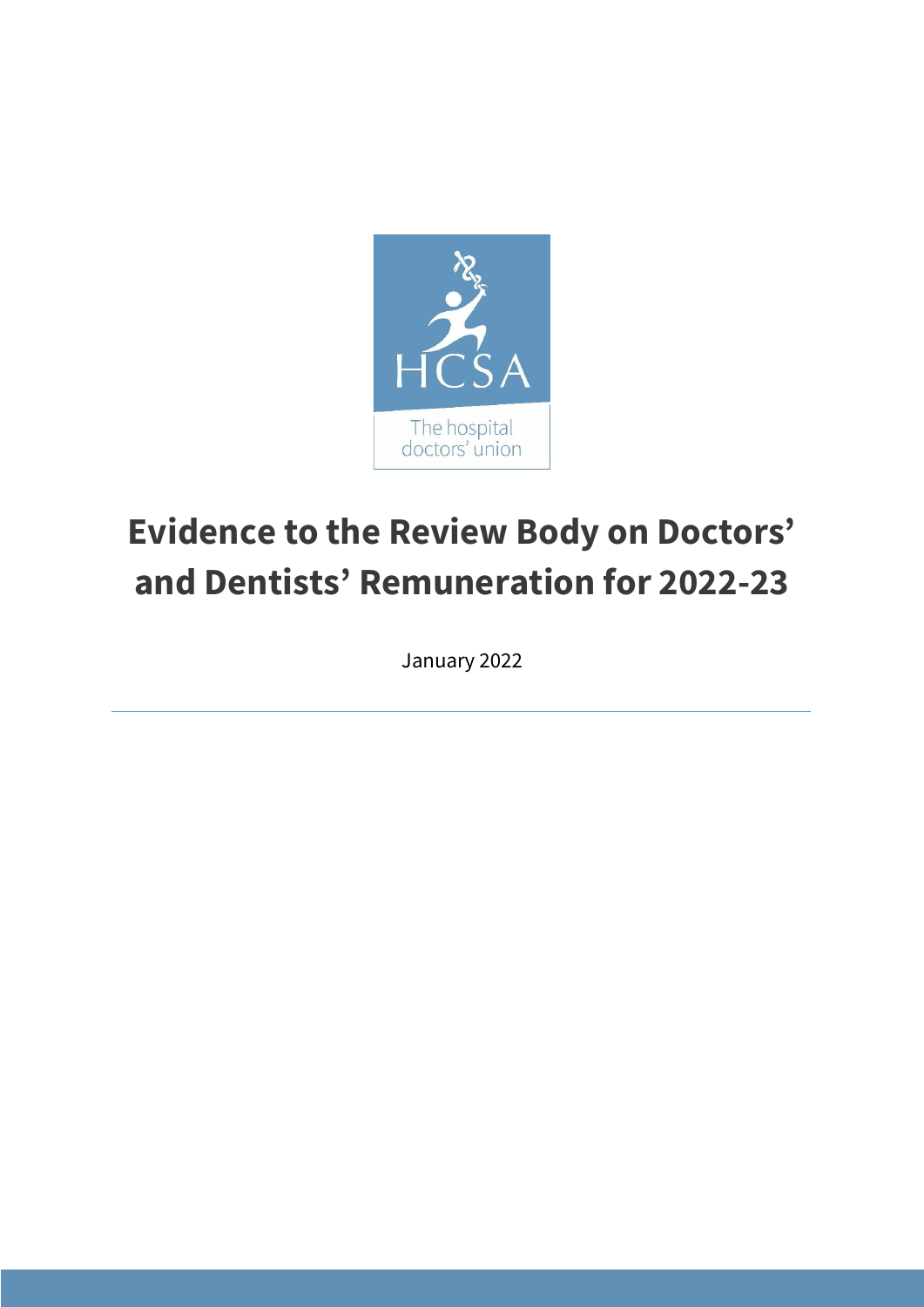

# **Evidence to the Review Body on Doctors' and Dentists' Remuneration for 2022-23**

January 2022

# 1. Introduction

- 1.1 As we approach the two-year anniversary of the first wave, it is clear that the Covid pandemic is far from over. There remain many thousands of patients in hospital with Covid across the United Kingdom and we saw multiple Trusts declaring "critical incidents" earlier this month.<sup>1</sup> While there is cautious optimism that Omicron has now peaked, the medical profession continues to battle with overwhelmed workplaces. Far from settling in to a 'new normal', hospital doctors are stepping up to new challenges and changed working practices without respite.
- 1.2 As the 'Plan B' Covid restrictions ease, we will soon see what impact this will have on Covid hospital admissions and the NHS capacity to respond. Additionally, the Vaccination as a Condition of Deployment policy for Healthcare Workers is likely to further squeeze staffing levels as an estimated 73,000 NHS workers in England could be dismissed under the policy.<sup>2</sup>
- 1.3 Despite the best efforts of staff, backlogs are mounting, with a waiting list in October 2021 of 6 million patients. <sup>3</sup> IFS modelling paints a bleak picture, taking into account the additional 'missing' waiting list of around 7.4 million patients who would have presented for treatment in pre-pandemic times.<sup>4</sup> This presents a best case scenario of waiting lists returning to prepandemic levels by 2025, and a worst case scenario of a waiting list of 15 million by 2025. This will translate to an increased workload and strain on hospital doctors for years to come. It also underlines the necessity of retaining the hospital doctors we do have.
- 1.4 HCSA Doctors at Work survey findings this year demonstrate a worsening situation in terms of morale, stress and burnout, even when contrasted with the peak of the second wave in January 2021. HCSA is alarmed by survey responses relaying the mental health of our members and warn that urgent action is required to alleviate the pressures NHS staff are under.

<sup>&</sup>lt;sup>1</sup> UK Government, Coronavirus Dashboard, (accessed on 20.01.21) <https://coronavirus.data.gov.uk/> <sup>2</sup> Department of Health and Social Care, Impact statement: making vaccination a condition of deployment in

health and wider social care sector (2021)<br><sup>3</sup> NHS England, Statistical Press Notice (9.12.21[\) https://www.england.nhs.uk/statistics/wp](https://www.england.nhs.uk/statistics/wp-content/uploads/sites/2/2021/12/RTT-statistical-press-notice-Oct-21-PDF-421K-03857.pdf)[content/uploads/sites/2/2021/12/RTT-statistical-press-notice-Oct-21-PDF-421K-03857.pdf](https://www.england.nhs.uk/statistics/wp-content/uploads/sites/2/2021/12/RTT-statistical-press-notice-Oct-21-PDF-421K-03857.pdf) <sup>4</sup> Institute for Fiscal Studies, Could NHS waiting lists really reach 13 million? (08.08.21) <https://ifs.org.uk/publications/15557>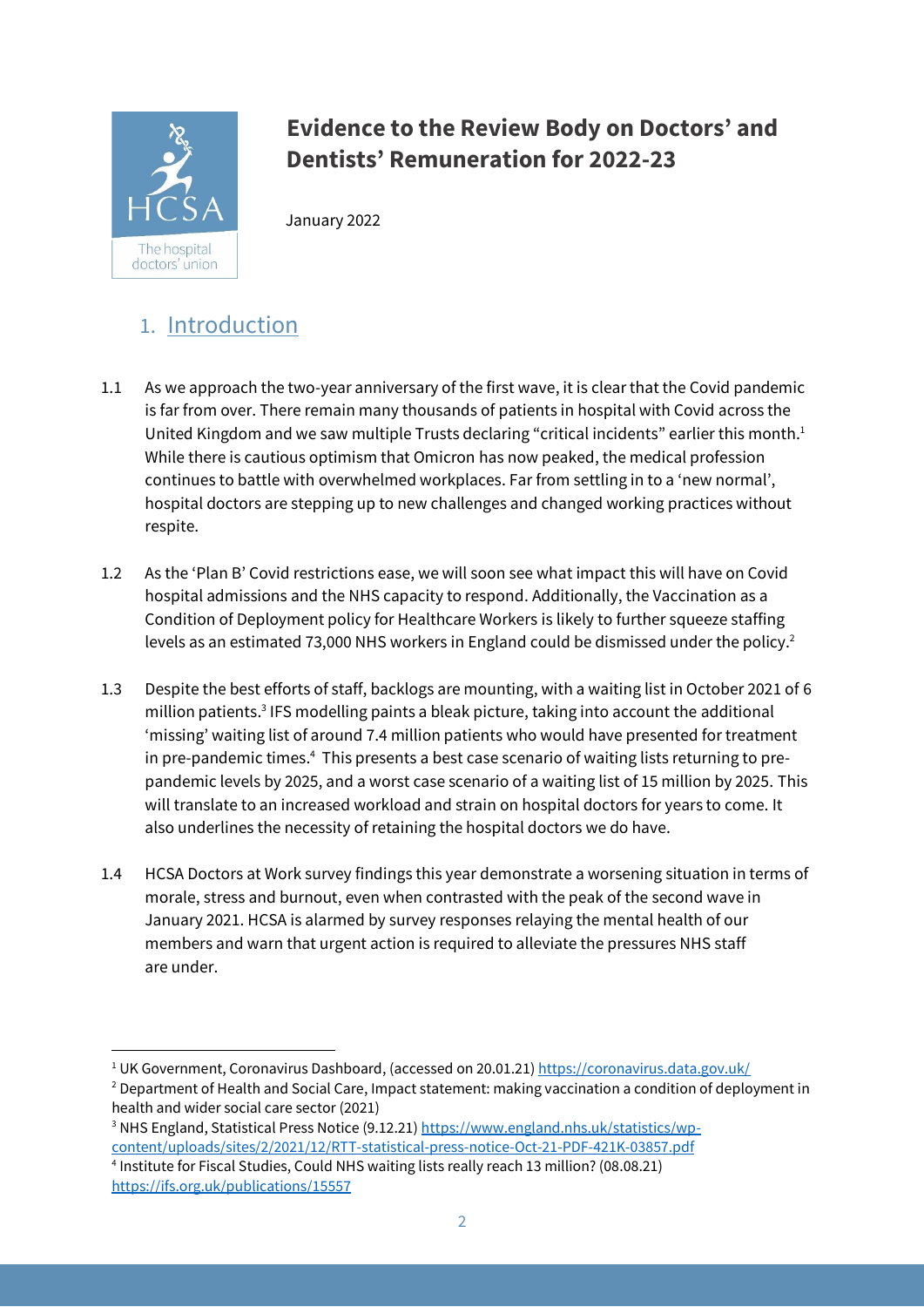- 1.5 HCSA is concerned to see vacancies amongst medical professionals have increased by 14 percent from September 2020 to September 2021 – and total vacancy levels are likely to be a significant underestimate due to poor reporting systems. Pay represents an important retention and recruitment tool.
- 1.6 Inflation has soared to a 30-year high, exceeding forecasts.<sup>5</sup> This cost of living rise represents significant wage decline. A number of other cost pressures, including likely National Insurance rises and proposed pensions contribution increases for lower-paid hospital doctors, threaten to further press down take-home pay. Together with historic pay decline, we are deeply concerned about the impact of these factors on recruitment and retention.
- 1.7 One overwhelming message from our annual survey is that hospital doctors do not feel valued. The 2022-23 pay award must recognise both new challenges and existing extraordinary pressures faced by staff. It must seek to combat declining morale in order to shore up retention and productivity. In order to do so, the award must exceed inflation, pension contribution rises and National Insurance increases.

### 2. Reflections on last year

- 2.1 The 2021-22 pay award was met with great discontent. It failed to reflect the sacrifices of our members and the strain they are under. It was a particularly bitter blow to Junior Doctors and some SAS doctors in England who were excluded on the basis of the multi-year pay awards previously agreed.
- 2.2 Last year, HCSA called for a 3 percent uplift across the board, plus an additional 0.8 percent for Junior Doctors to rectify their exclusion the previous year. It was therefore highly disappointing that the DDRB chose to stick rigidly to the government remit to again exclude this group, further widening the pay gap between the lowest and highest grades.
- 2.3 We made our submission prior to the sharp rise in inflation covering the award period, which was significantly higher than projected. We were dismayed that the profession did not gain a real-terms uplift in wages. <sup>6</sup> We call on the DDRB to rectify this in this year's award.
- 2.4 Given the strength of feeling from the profession, HCSA and other unions moved to consultative ballot. While we fell just short of the legal thresholds to take action under industrial legislation restraining health-sector unions, the response from our members nonetheless conveyed a great sense of anger at a decade of wage restraint.

<sup>5</sup>House of Commons Library, Research Briefing: Rising cost of living in the UK (20.01.22) 6 Office for National Statistics, CPI Annual Rate 00 (15.12.21) <https://www.ons.gov.uk/economy/inflationandpriceindices/timeseries/d7g7/mm23>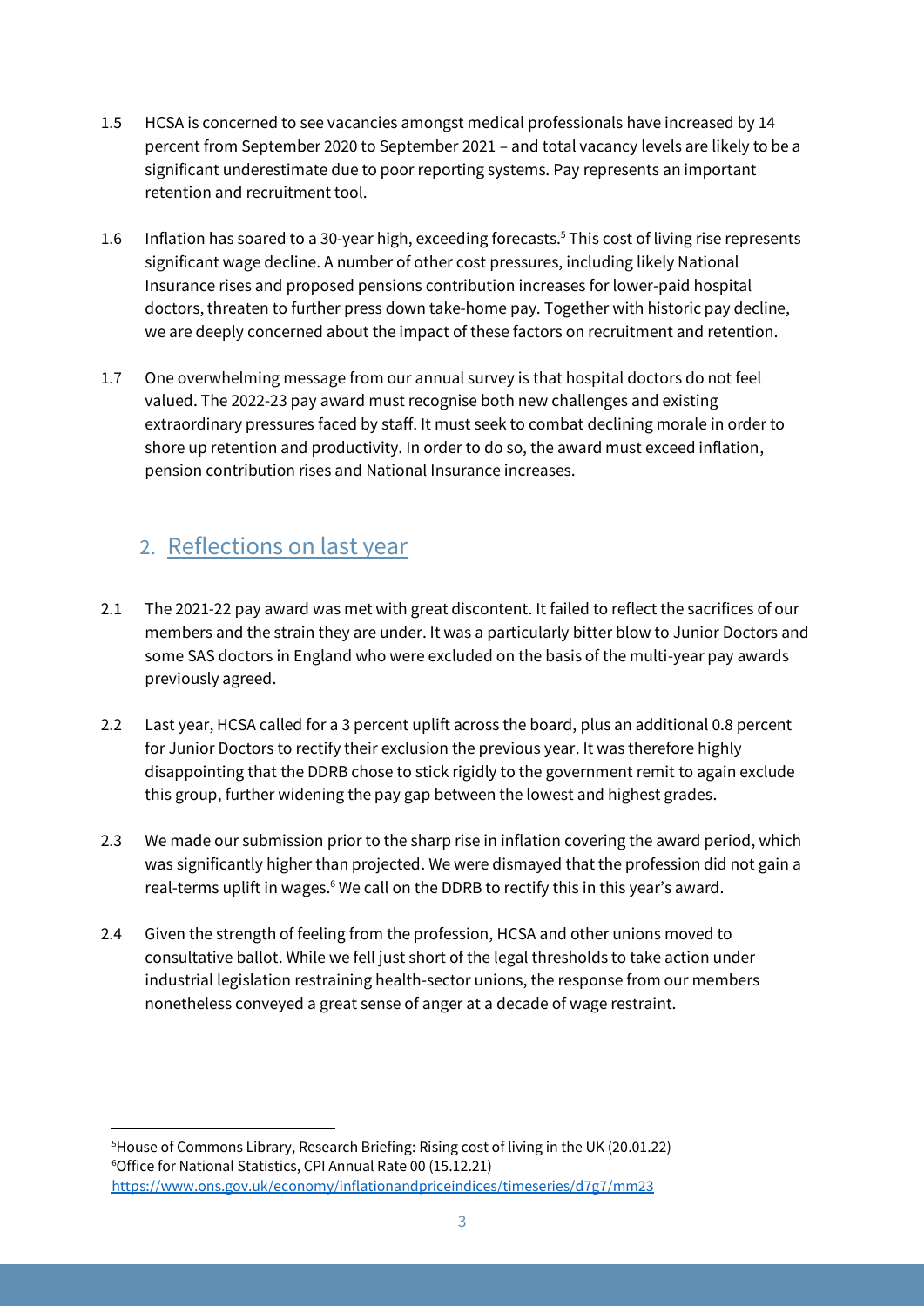### 3. The pay review process

- 3.1 In HCSA's 2019-20 submission, we described a "high level of alienation" within the profession towards the pay review process. We cited our research that showed less than 1 percent of respondents felt the DDRB should "stay as it is", with our respondents split between making the recommendations binding, retaining the DDRB in a purely advisory role and abolishing the DDRB altogether.
- 3.2 Last year's process failed to restore faith in the role of the DDRB. We appreciate efforts by the body to conduct a thorough and meaningful process. However, this process is seriously undermined by a high degree of political control over its membership and remit. Regrettably, the imbalance of power places the DDRB in an impossible situation. The government can choose, as it has done on many occasions, to ignore their recommendations, rendering the process meaningless. This appears in recent times to have encouraged the DDRB to 'play safe' with recommendations that go little beyond what would be considered acceptable by the Treasury.
- 3.3 We have a remit from membership to continue to engage with the DDRB, but HCSA believes significant reforms are now required to improve its legitimacy. Transparency, representation of the medical profession and true independence from government are key elements that require reform to restore faith amongst doctors.
- 3.4 HCSA's position on reform is as follows:

**Remit:** Governments should not be allowed to set the DDRB remit. All parties should be invited to make comment at the beginning of the process on what they feel the remit should be. The DDRB should have greater independence to make recommendations beyond the government remit.

**Appointments:** DDRB Members should be appointed through an entirely independent process without political involvement.

**Accountability:** Members should not be accountable to government ministers, to ensure independence.

**Composition:** There must be at least one member with clinical experience and one with trade union experience on the DDRB. HCSA welcomes the addition of a member with such experience since August 2021 but notes that this is an anomaly in the history of the DDRB. Further, there is nothing within the framework of the DDRB to require this moving forward. Membership should also be reflective of the medical profession from an equalities perspective, particularly as we have deep concerns related to gender and ethnicity pay gaps, although we acknowledge some progress has been made in recruiting women to the body.

**Terms of reference:** The DDRB should not be required to assess the funds available to the health department. The DDRB should be allowed to consider historic pay decline in its own right, and not merely limited to make recommendations within the context of in-year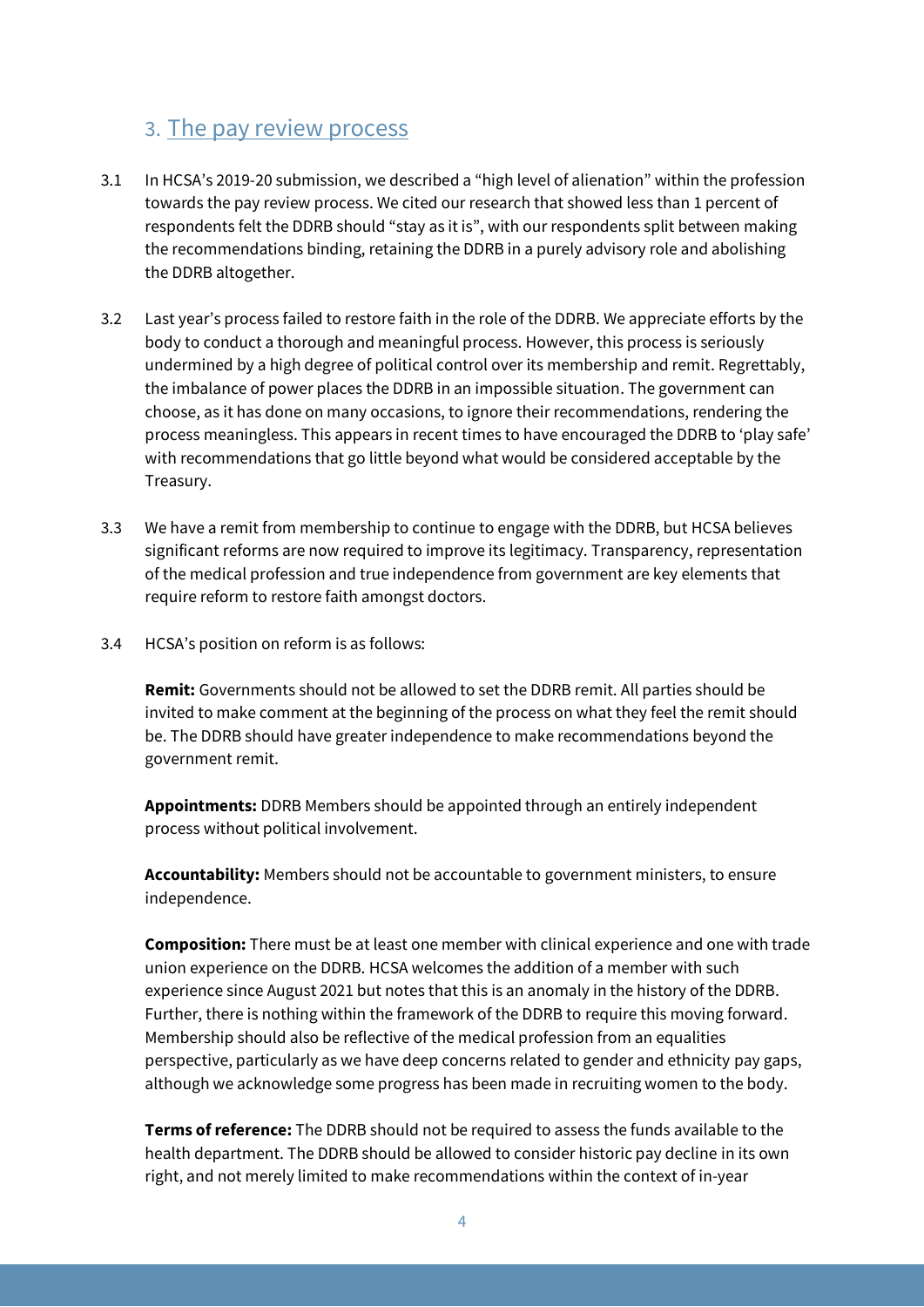recruitment, retention and motivation.

**Timeline:** the timeline and process should be instigated by DDRB independently. Governments should not have control of the timeline.

**Conclusion of process**: The final report should be published in the public domain for transparency at the point when it is handed to governments. Governments should be required to implement its recommendations.

3.5 HCSA calls this year on the DDRB to exert its independence from governments with a recommended pay award that bucks the trend of pay deflation. We will continue to engage with the DDRB while we mount our campaign for reform.

### 4. Economic outlook

- 4.1 At the time of writing, we are situated in a unique economic context. Even CPI, a macroeconomic measure which is an inappropriate benchmark for pay bargaining, soared to a 30-year high of 5.4 percent in December 2021.<sup>7</sup> This unexpected rise exceeded forecasts in the latest Bank of England (BoE) monetary report, dated November 2021, which suggested CPI inflation would be at 4.5 percent over the winter and reach 5 percent in April.<sup>8</sup>
- 4.2 Rises in inflation this year are largely attributed to energy prices and supply chain costs which are feeding through into prices for everyday goods and services. In response, the Bank of England increased interest rates on  $16<sup>th</sup>$  December from 0.1 percent to 0.25 percent, the first increase in interest rates in three years.<sup>9</sup> The impact of this measure is yet to be seen. The average of forecasters for CPI inflation in the BoE November report was 2.7 percent in 2022 Q4 but this no longer appears reliable based on recent unexpected rises.<sup>10</sup>
- 4.3 Meanwhile, the ONS reports RPI, the measure used for pay bargaining, at 7.5 percent, which is the highest it has been in 20 years.<sup>11</sup>
- 4.4 This is a wholly different context from the 1.5 percent CPI and 2.9 percent RPI upon which the DDRB based last year's award. We would argue that this change has rendered last year's award wholly inadequate. It is for this reason that we recommend a starting point for this year's recommendation of RPI inflation, upon which to base a pay award over and above.

<sup>7</sup> Ibid.

 $8$ Bank of England, Monetary Policy Report (November 2021) <u>[https://www.bankofengland.co.uk/-](https://www.bankofengland.co.uk/-/media/boe/files/monetary-policy-report/2021/november/monetary-policy-report-november-2021.pdf%20%20Nov%202021)</u> [/media/boe/files/monetary-policy-report/2021/november/monetary-policy-report-november-2021.pdf Nov](https://www.bankofengland.co.uk/-/media/boe/files/monetary-policy-report/2021/november/monetary-policy-report-november-2021.pdf%20%20Nov%202021)  [2021](https://www.bankofengland.co.uk/-/media/boe/files/monetary-policy-report/2021/november/monetary-policy-report-november-2021.pdf%20%20Nov%202021)

<sup>9</sup> Bank of England, Monetary Policy Summary (December 2021)

<https://www.bankofengland.co.uk/monetary-policy-summary-and-minutes/2021/december-2021>  $10$  Ibid.

<sup>&</sup>lt;sup>11</sup>Office for National Statistics, RPI All Items (15.12.21) <https://www.ons.gov.uk/economy/inflationandpriceindices/timeseries/czbh/mm23>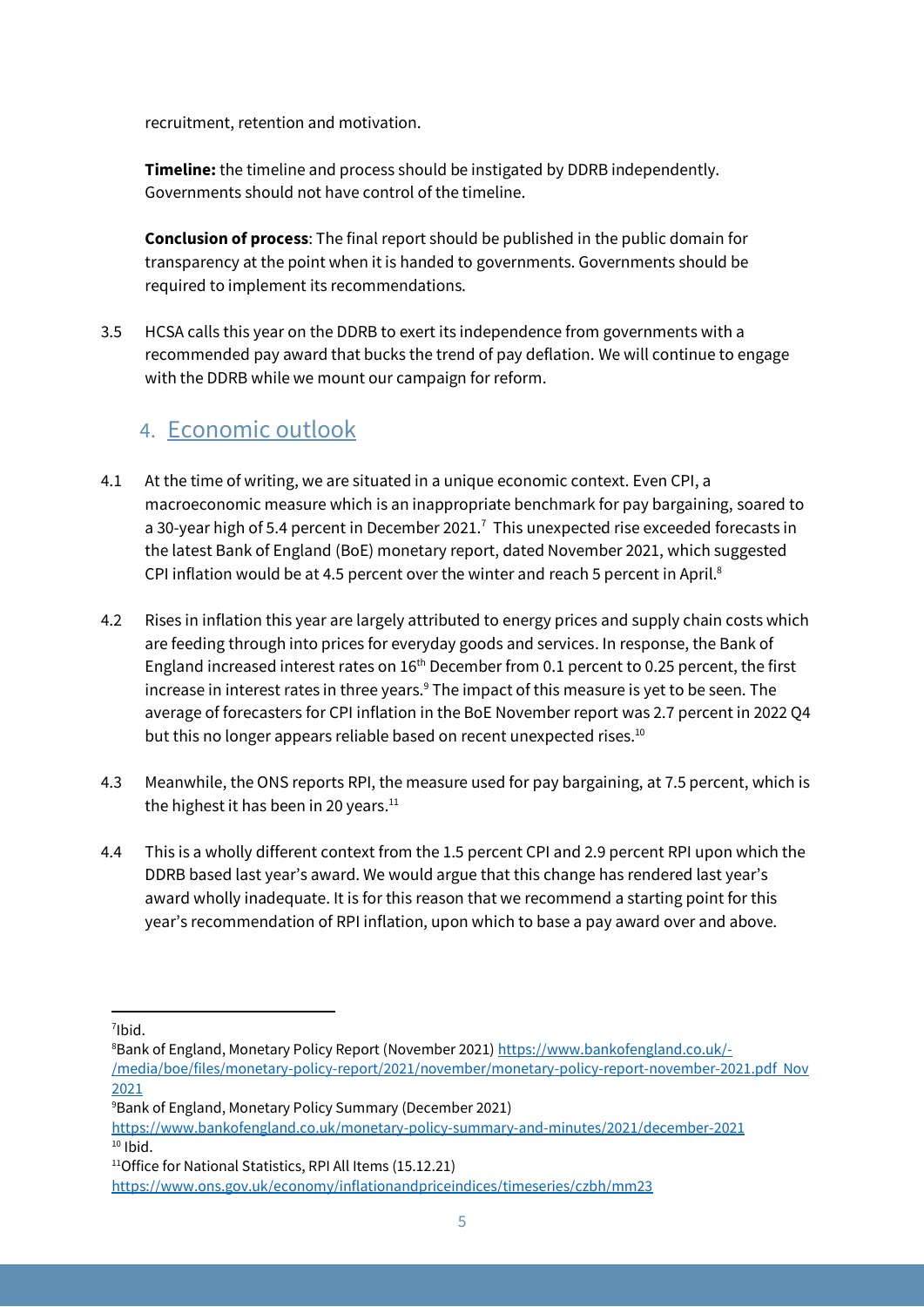- 4.5 Take-home pay will be impacted by increased National Insurance contributions of 1.25 percent from April 2022 if the government progresses planned policy. As public-sector employees, the extra contributions of our members should be recycled back into a higher value pay award which serves to strengthen the NHS by retaining, recruiting and motivating the workforce.
- 4.6 Junior doctors in particular are also likely to be hit by an increase in pensions contributions as part of planned reforms to be implemented in 2022. We address this issue elsewhere in this paper.

### 5. Pay

5.1 HCSA was pleased to see the detail on pay deflation set out in the DDRB 49th Report 2021. It is only by examining the long-term picture for our members, some of whom have been in the workforce for several decades, that trends in recruitment and retention can be understood.

### **Consultants in England**

- 5.2 HCSA noted in the 2020 DDRB report that in 2019, the 5<sup>th</sup> point of the Consultant pay scale was 15 percent below the 2008 level. This was out of step with earnings across the wider economy which had by 2019 recovered to 2008 levels.
- 5.3 The 2021 DDRB report reveals this has now reduced to 13 percent below the level in 2008, while average wages across the economy are 1 percent above 2008 levels.<sup>12</sup> This is a move in the right direction, but clearly much greater investment is needed to bring the profession back in line with wages across the rest of the economy.
- 5.4 Real-terms wage deflation devalues the hard work of the profession. It is not sustainable for the wages of the most experienced doctors to lag behind the rest of the economy. HCSA remains deeply concerned about the role of a declining reward package in incentivising retirement rates among Consultants.

### **SAS in England**

5.5 We are disappointed that last year's pay award excluded SAS doctors in England on the 2021 contract. There is a clear intention in the transition guidance that no doctor would experience financial detriment on their basic pay by moving to the 2021 contract. <sup>13</sup> Yet the pay award has upended this, creating a situation wherein many of those moving to the 2021 contract, agreed prior to inflationary rises, would see their pay fall immediately for the first year in comparison

 $12$  Review Body on Doctors' and Dentists' Remuneration 49<sup>th</sup> Report (2021)

[https://www.gov.uk/government/publications/review-body-on-doctors-and-dentists-remuneration-49th](https://www.gov.uk/government/publications/review-body-on-doctors-and-dentists-remuneration-49th-report-2021)[report-2021](https://www.gov.uk/government/publications/review-body-on-doctors-and-dentists-remuneration-49th-report-2021)

<sup>13</sup>NHS Employers, Transition to the 2021 Contracts (September 2021) [https://www.nhsemployers.org/sites/default/files/2021-09/SAS-reform-Impact-of-3-per-cent-uplift](https://www.nhsemployers.org/sites/default/files/2021-09/SAS-reform-Impact-of-3-per-cent-uplift-summary.pdf)[summary.pdf](https://www.nhsemployers.org/sites/default/files/2021-09/SAS-reform-Impact-of-3-per-cent-uplift-summary.pdf)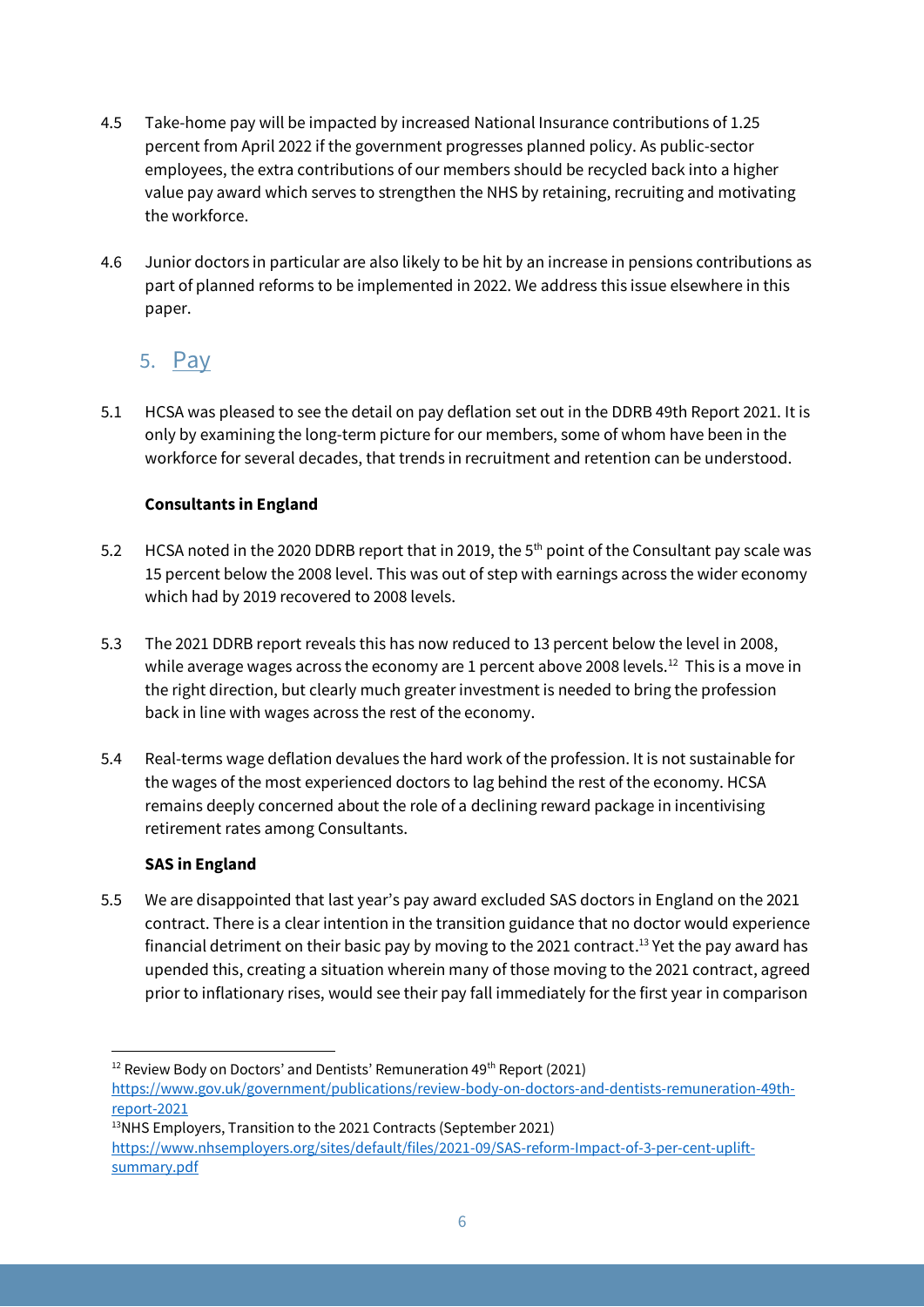to their peers.

- 5.6 This serves as a disincentive for our members to move from the 2008 contract, and further complicates their decision-making process. Our members must now investigate their individual circumstances and ascertain whether they will be disadvantaged by moving. It is also extremely disheartening for those who had moved onto the contract prior to the pay award under the impression there would be no detriment and now find themselves excluded.
- 5.7 This year's pay award must be implemented consistently to improve fairness, boost morale and avoid impacting on the desirability of new contracts. There should be an additional reimbursement for any SAS doctors who faced financial disadvantage as a result of moving to the new contract prior to the pay award.

#### **Junior Doctors in England**

- 5.8 Spanning the past decade, there has been significant pay erosion for Junior Doctors in England, and their exclusion from the past three pay awards means that the picture has only worsened. DDRB analysis demonstrates that average total earnings of those in the second year of foundation training fell back from just below the 80th percentile in 2010-11 to just ahead of the 72nd percentile by 2019-20.
- 5.9 Similarly, for those in core training, there was a drop from the 88th percentile in 2010-11 to the 85th percentile in 2015-16, and earnings have maintained that relative position since. Meanwhile the registrar group have fallen from above the 92nd percentile in 2010-11 to in line with the 90th percentile in 2019-20.
- 5.10 The remit from the Westminster government to stick rigidly to the multi-year pay deal in England, while awarding higher pay rises to other medical staffing groups, has further demoralised Junior Doctors. This is particularly offensive in the context of an award framed as being an acknowledgement for efforts in the Covid response. The multi-year pay deal was negotiated pre-pandemic and it should be seen as a minimum, not a maximum.
- 5.11 HCSA Doctors at Work study also uncovered major issues around work-life balance for doctors in training, which often lead to financial and personal impacts.<sup>14</sup>
- 5.12 Nearly a third received less than six weeks' notice of the location of a post, inevitably leading to implications for arranging housing and travel. Three-quarters of Junior Doctors received the rota for their current post less than six weeks before the post was due to begin, rendering it impossible to plan around shift patterns.
- 5.13 Two-thirds of Junior Doctors report having missed an event of major life significance due to being unable to book leave or being on-call. A striking example on the impact of this on retention comes from a respondent who relayed that they took a year out of training to guarantee they would get the days off work required for their honeymoon.

<sup>&</sup>lt;sup>14</sup> HCSA, Hospital Doctors at Work survey of 905 hospital doctors (conducted November-December 2021).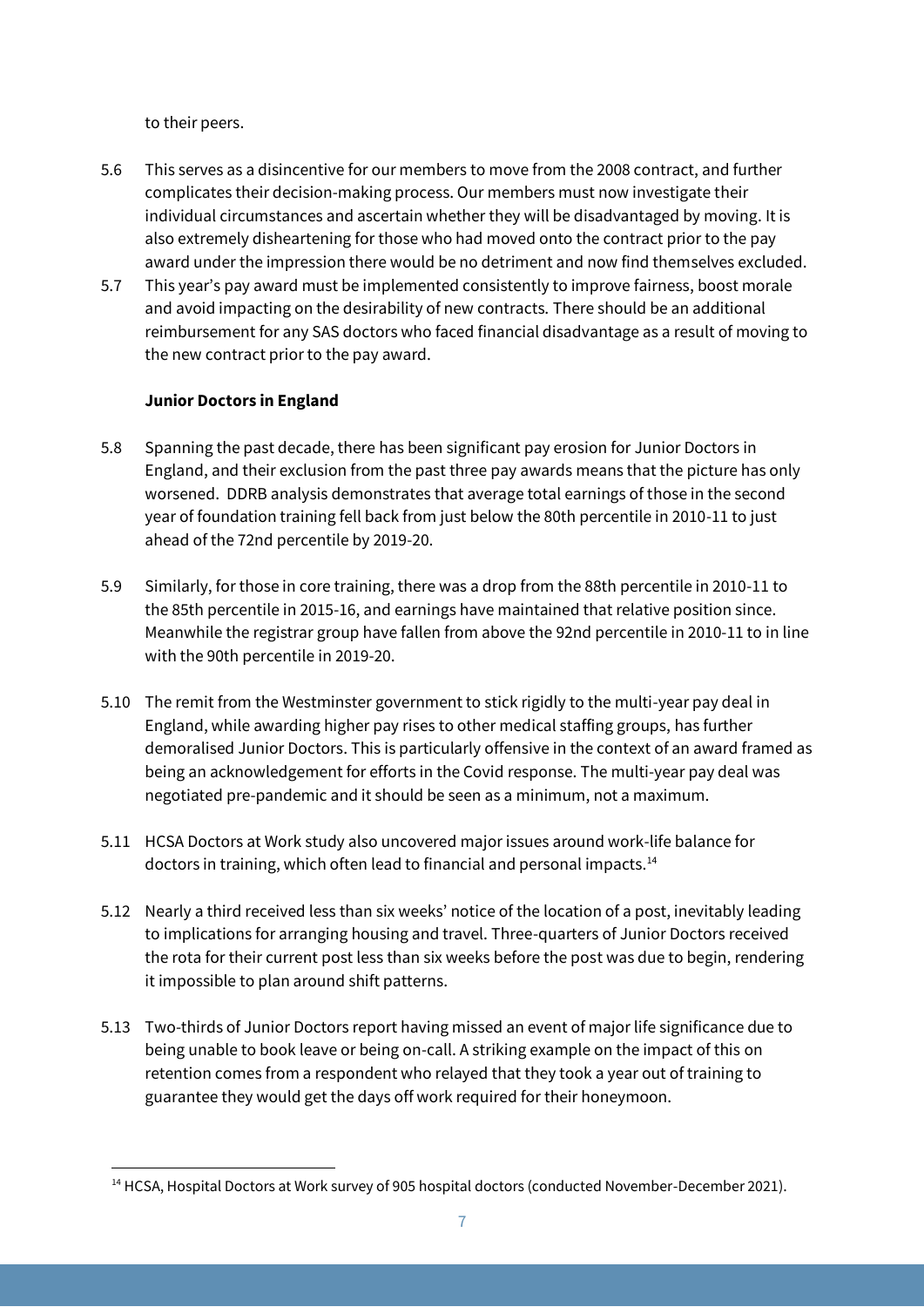- 5.14 Only one in 10 Junior Doctors have the opportunity to take the breaks they are entitled to on every shift. Nearly two-thirds can only take such breaks half the time or less.
- 5.15 Nearly half encounter NHS payroll errors frequently or very frequently, inevitably leaving Junior Doctors waiting for the money they are owed. This is likely to be more common than for the rest of the staff group due to administration involved in rotations.
- 5.16 Such poor working practices make it challenging for Junior Doctors to rest, plan personal lives and manage finances. HCSA is concerned that these practices are engrained within the NHS, impacting on the morale of many in the early stages of their careers. The role of a Junior Doctor requires flexibility, yet the safeguards in policy must be enforced to prevent fatigue and burnout. These factors play an important role in influencing career decisions for this group. Remuneration is a key tool in retaining this group of doctors.

#### **Scotland and Wales**

5.17 The 3 percent award was implemented for all doctors in Scotland and Wales, and we welcome the uniform approach taken by governments in both nations. We are also supportive of the decision of the Welsh government in to make a supplementary Covid payment of £735 in recognition of the extraordinary efforts during the pandemic. The Scottish government had also already made a welcome one-off Covid payment of £500 in December 2020. However, we maintain that 3 percent has been rendered inadequate in the context of inflation. We repeat our calls for a substantial award this year.

#### **Northern Ireland**

- 5.18 While the Health Minister has committed to implementing the 3 percent recommendation in full, we are disappointed that our members have not yet received this and the updated pay circular is yet to be released. This will undoubtedly have a profound impact on morale and motivation.
- 5.19 We also welcome the recent announcement from the Minister of Health to make an additional non-consolidated pay award of 1 percent to F1 doctors and 0.5 percent for the rest of the medical workforce. <sup>15</sup> However, as a non-consolidated payment, it does not address the gulf created by year-on-year pay deflation.

### 6. Impact of pandemic on careers

6.1 Last year our submission reported a significant change in career intentions, and this year we have continued to monitor this while also seeking to uncover whether changed intentions are beginning to translate into action.

 $15$ Department of Health, Swann announces plan for additional HSC pay award (19.01.22) <http://www.health-ni.gov.uk/news/swann-announces-plan-additional-hsc-pay-award>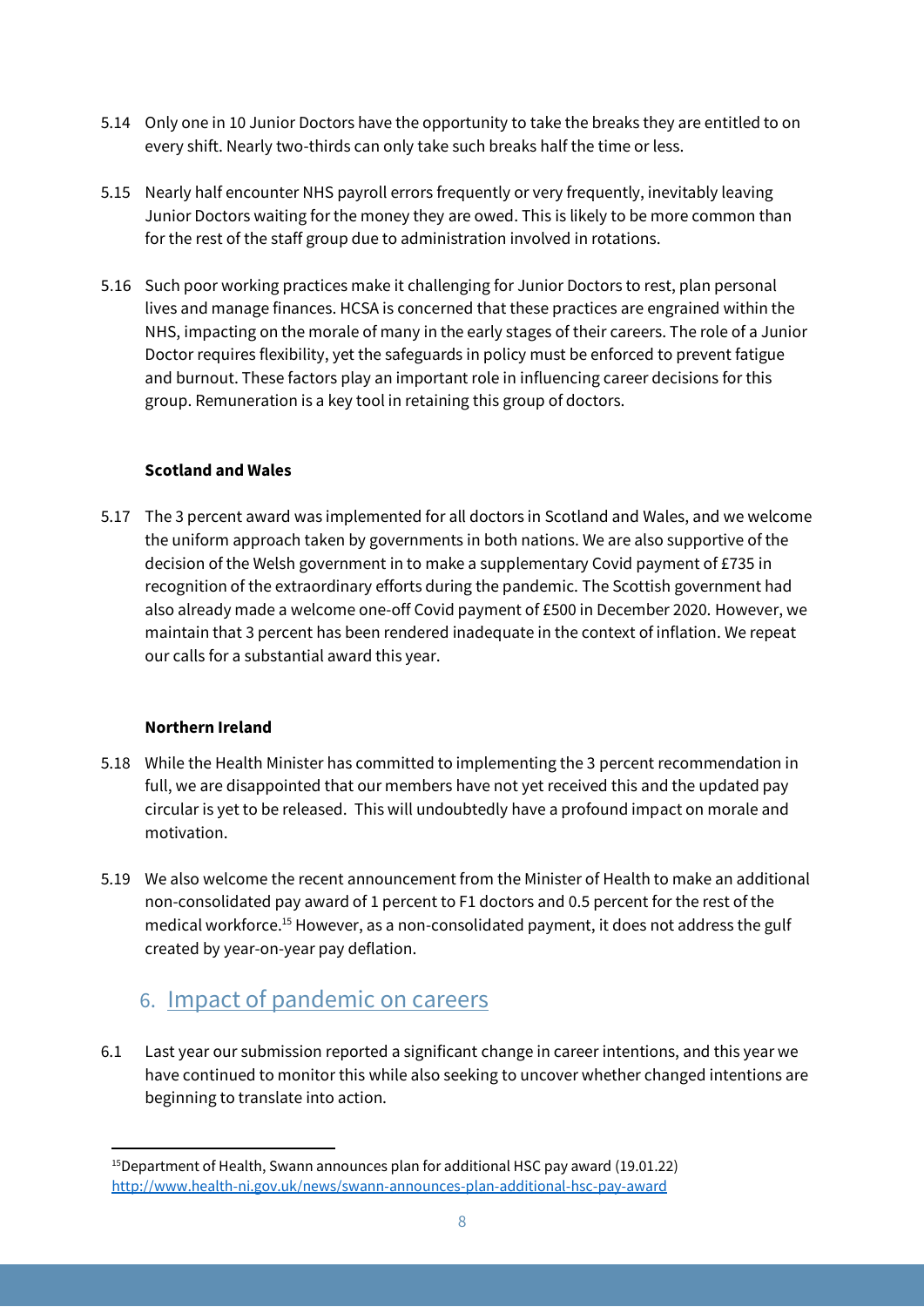6.2 In our most recent study 62 percent of hospital doctors reported that Covid has changed their career intentions in some way, an increase of 12 percentage points from 2020-2021<sup>16</sup>. The most common change is a significant group of 18.2 percent of total respondents who plan to retire early, followed by 11.9 percent of respondents planning to go less than full time and 6 percent who no longer wish to progress to a more senior role or through training. There is also an increase of 5 percentage points on last year in the number of respondents who would like to work fewer hours, now at 67 percent. 17

| I now plan to retire early                            | 18.2% |
|-------------------------------------------------------|-------|
| I now plan to go less than full time                  | 11.9% |
| I no longer wish to progress to a more senior role or | 6%    |
| through training                                      |       |
| I now plan to move to a portfolio career              | 4.5%  |
| I now plan to leave medicine                          | 4.2%  |
| I now plan to take a career break                     | 4.2%  |
| I now plan to work exclusively in private practice    | 3.4%  |
| I now plan to progress to a higher grade              | 1.3%  |
| It has not changed my career intentions               | 38.1% |
|                                                       |       |

#### Table 1: Has Covid changed your career intentions in any way?

6.3 In terms of enacted changes, one in four hospital doctors have relinquished additional responsibilities or seniority since the beginning of the pandemic, while one in six report doing less additional work. Respondents are split on the primary reason for this, with 32.9 percent of those doing less work reporting workplace stress and burnout as the main factor, followed by 30.1 percent reporting work-life balance. Pensions taxation follows as the main factor for 21.2 percent of respondents.<sup>18</sup>

| Workplace stress and burnout | 32.9%   |
|------------------------------|---------|
| Work-life balance            | 30.1%   |
| <b>Pensions Taxation</b>     | 21.2%   |
| Working outside the NHS      | $0.7\%$ |

6.4 This can be contrasted with the two in five doctors who told us that since the pandemic began, they have taken on more additional work, with the main reason for doing so "to assist with Covid effort and backlogs" at 44 percent. A further 34 percent have done so to cover vacancies. It is of note that only 12 percent have done so for financial or personal reasons.<sup>19</sup> This implies that the additional work is carried out due to a feeling of obligation to colleagues and patients in the context of understaffing, but not necessarily because it is of personal

<sup>&</sup>lt;sup>16</sup> HCSA, Hospital Doctors at Work survey of 905 hospital doctors (conducted November-December 2021), HCSA, Hospital Doctors at Work survey of 714 respondents (conducted January-February 2021). 17 Ibid.

 $18$  Ibid.

 $19$  Ibid.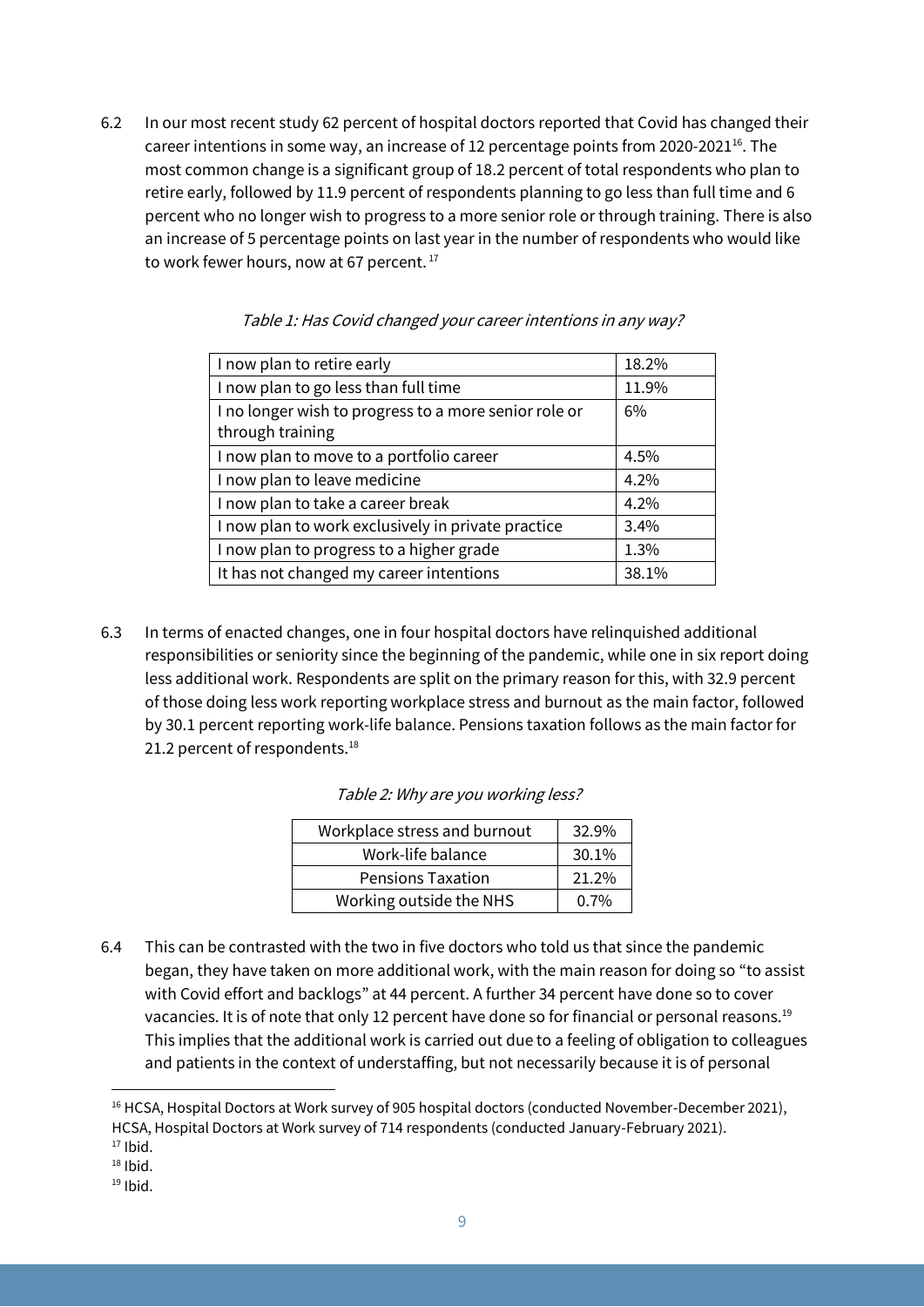benefit to our members. Once again this year, HCSA warns that goodwill cannot carry on forever, and we see signs that it is waning as staff increasingly burn out and lose motivation through a sense of not feeling valued.

6.5 HCSA is increasingly concerned by retention of senior doctors. In 2020-21, 20 percent of doctors told us they had made definite plans to leave, and in our 2021-22 study, the figure had risen to 29 percent<sup>2021</sup>. The most common reason continues to be "not feeling valued", followed by "workplace stress/burnout". However, "poor work-life balance" and "pay deflation" have overtaken "pension taxation" as the immediate runners up.

|                                                       | 2021-22             | 2020-21 |
|-------------------------------------------------------|---------------------|---------|
| Not feeling valued                                    | 64.4%               | 67.1%   |
| Workplace stress/burnout                              | 56.3%               | 58.2%   |
| Poor work-life balance                                | $(+6.8\%)$<br>55.5% | 48.6%   |
| Pay deflation                                         | $(+6.5%)$<br>51%    | 44.5%   |
| Pension taxation                                      | 47.8%               | 49.3%   |
| Bullying culture in the workplace                     | 28.3%               | 37%     |
| Better flexible working opportunities outside the NHS | 24.3%               | 27.4%   |

Table 3: Reasons for making definite plans to leave the NHS

### 7. Morale, health and wellbeing

- 7.1 HCSA's annual survey has tracked morale, health and wellbeing for several years. This year we have seen a leap of nearly 10 percentage points in respondents indicating morale level in their workplace as either low or very low – from 60.9 percent in January 2021 to 70.3 percent in December 2021.<sup>22</sup> The rise is particularly significant given that in January 2021 the workforce was coping with peak Covid hospitalisations and winter pressures, and thus we would have hoped to see improvement in morale levels since then. The rise indicates a workforce facing burnout.
- 7.2 Workplace stress is also continuing to increase in our survey, now 68.6 percent report experiencing about half the time or more, up 5 percentage points on last year.<sup>23</sup>
- 7.3 HCSA is increasingly concerned that we are experiencing a mental health crisis within the workforce. While data from the charity Mind suggests that one in four people will experience a mental health problem each year, 59.5 percent of hospital doctors reported struggling with

<sup>&</sup>lt;sup>20</sup> HCSA, Hospital Doctors at Work survey of 714 respondents (conducted January-February 2021).<br><sup>21</sup> HCSA, Hospital Doctors at Work survey of 905 hospital doctors (conducted November-December 2021),

 $22$  Ibid.

 $23$  Ibid.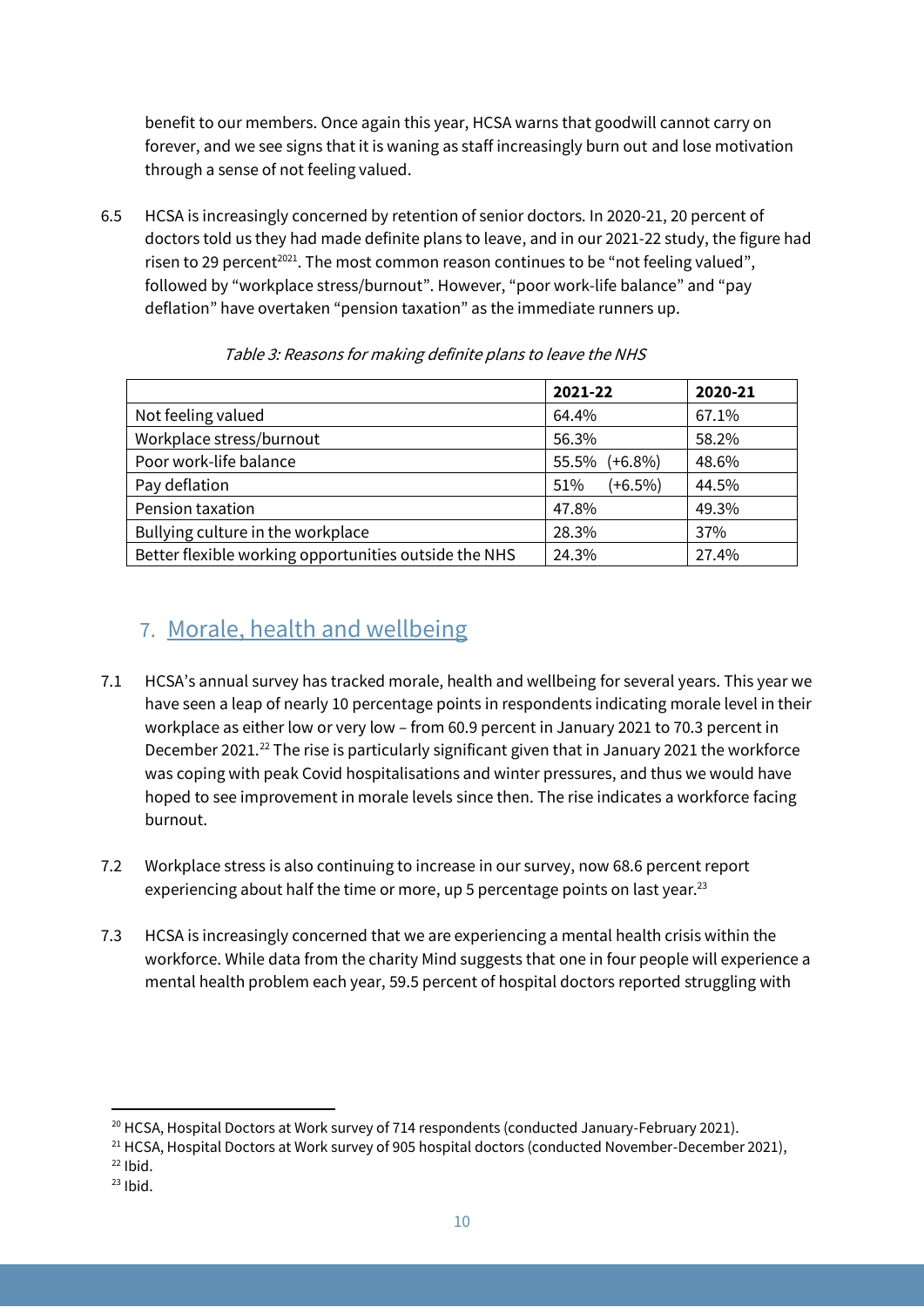their mental health in the last 12 months in our study.<sup>24</sup> Burnout, fatigue and anxiety were the most prevalent conditions.

- 7.4 This chimes with GMC data, which uses seven measures to give an overall risk of burnout for both trainees and trainers.<sup>25</sup> The GMC report that 15 percent of trainees are at high risk of burnout, which compares to 10 percent prior to the pandemic. Burnout in trainers has also risen by two percentage points.
- 7.5 GMC also reported that three in five Junior Doctors describe "always" or "often" feeling worn out at the end of their working day. Meanwhile, 44 percent of trainees feel their work is emotionally exhausting to a high or very high degree. Just under a third of secondary care trainers feel frustrated by their work to a high or very high degree.<sup>26</sup>
- 7.6 HCSA is concerned that the multiple pressures from the pandemic, on top of historical failure to recruit and retain sufficient staff, has taken its toll on the mental health of the profession. A notable one in five hospital doctors reported experiencing moral injury, which is a condition brought on by responding to challenging ethical dilemmas. <sup>27</sup> Such life-or-death decisions became commonplace for doctors during the pandemic.
- 7.7 It was deeply troubling to find that one in 10 hospital doctors reported experiencing suicidal thoughts in the last 12 months.28 Clearly, there is a need for urgent investment in staff wellbeing. This must include investment in the basics: ensuring adequate breaks, work-life balance, supportive management and a sense of being valued.
- 7.8 It is clear that the medical workforce is in a fragile state in terms of wellbeing. This puts into sharp focus the need for rapid action on staffing pressures to shore up vacancies. Pay is a central mechanism in reducing vacancies through recruitment and retention.

### 8. Sickness rates

8.1 As we reported last year, sickness rates remain lower among hospital doctors than other NHS staff groups. Yet the numbers are steadily rising, as detailed in the table below. The absence figure of 1.65 percent in 2020-21 represents 794,490 FTE days lost this year, equivalent to 2,178 doctors absent for a year. This is an additional 312 doctors compared to last year.

Table 4: Sickness absence amongst HCHS Doctors<sup>29</sup>

<sup>&</sup>lt;sup>24</sup> Mind, Mental Health Facts and Statistics. Accessed on 15.12.21 [https://www.mind.org.uk/information](https://www.mind.org.uk/information-support/types-of-mental-health-problems/statistics-and-facts-about-mental-health/how-common-are-mental-health-problems/#References)[support/types-of-mental-health-problems/statistics-and-facts-about-mental-health/how-common-are](https://www.mind.org.uk/information-support/types-of-mental-health-problems/statistics-and-facts-about-mental-health/how-common-are-mental-health-problems/#References)[mental-health-problems/#References](https://www.mind.org.uk/information-support/types-of-mental-health-problems/statistics-and-facts-about-mental-health/how-common-are-mental-health-problems/#References)

<sup>25</sup> GMC, National training survey results (2021)

 $26$  Ibid.

<sup>&</sup>lt;sup>27</sup> HCSA, Hospital Doctors at Work survey of 905 hospital doctors (conducted November-December 2021)  $28$  Ibid.

<sup>&</sup>lt;sup>29</sup> NHS Digital, NHS Sickness Absence Rates (29.7.21) [https://digital.nhs.uk/data-and](https://digital.nhs.uk/data-and-information/publications/statistical/nhs-sickness-absence-rates)[information/publications/statistical/nhs-sickness-absence-rates](https://digital.nhs.uk/data-and-information/publications/statistical/nhs-sickness-absence-rates)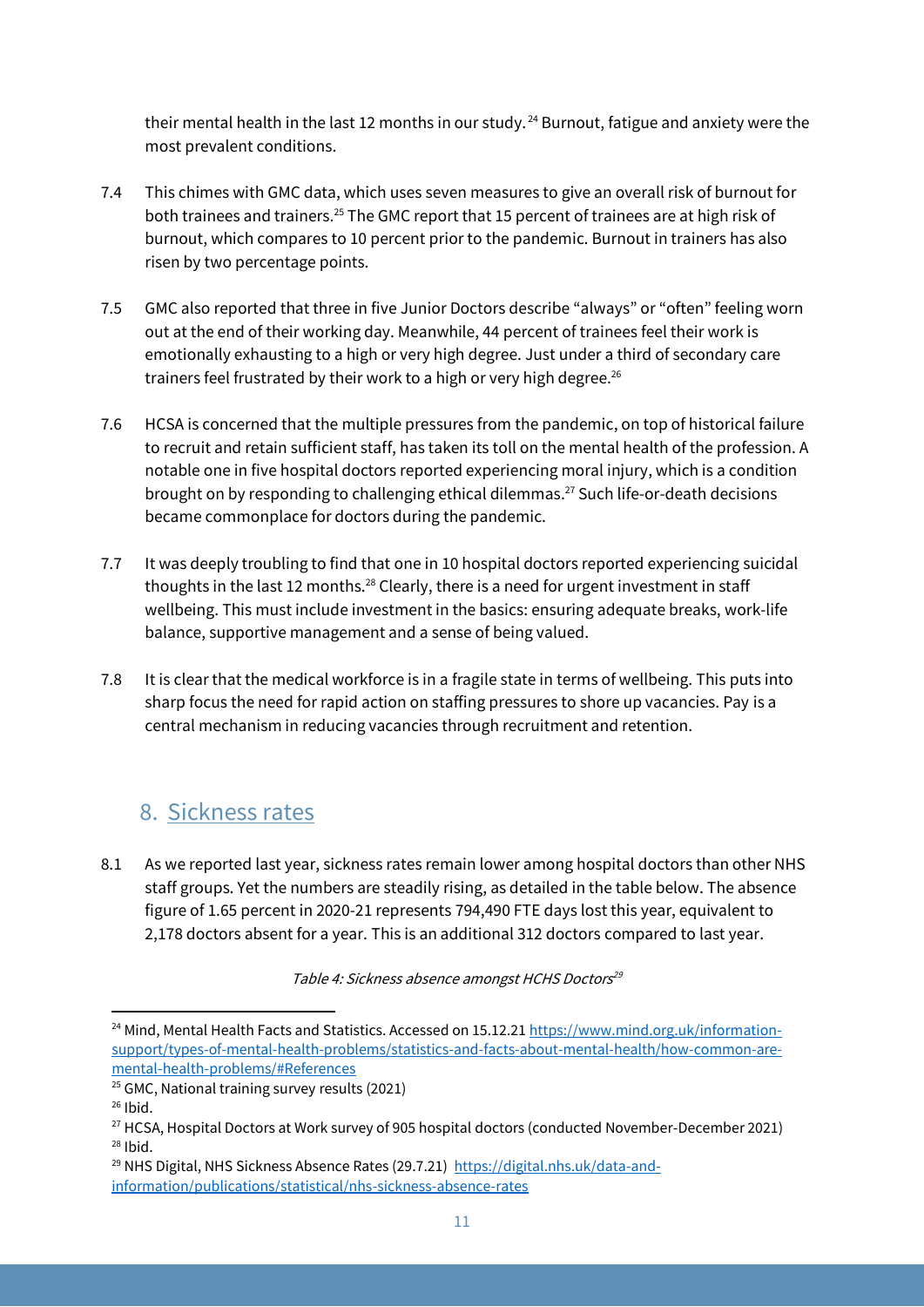| 2016-17 | 2017-18 | 2018-19 | 2019-20 | 2020-21 |
|---------|---------|---------|---------|---------|
| 1.25%   | 1.29%   | 1.29%   | 1.49%   | 1.65%   |

- 8.2 Stress and mental health issues remain by far the single biggest cause of sickness absence, consistently causing around a quarter of absences in the Consultant and Speciality Registrar groups, and closer to a fifth in doctors in training.
- 8.3 However, we are concerned sickness absence does not give the full picture and our survey data on mental health suggests a hidden crisis driven by presenteeism. We expect this crisis to become more obvious in coming months.

### 9. Annual leave suspended

- 9.1 Nearly a third of hospital doctors indicated that they will be unable to take their full annual leave allowance this year. Of these, nearly half indicated they would lose two weeks or more of leave.
- 9.2 While this is an improvement on last year, we are far beyond the initial pandemic response and leaders have had opportunity for reflection and strategic planning. It is therefore deeply concerning that resources and systems have not been able to support staff to utilise their contractual leave allowance. Rest is essential for wellbeing. Our survey responses on wellbeing demonstrate a workforce that is at the end of its tether.

### 10. Training

- 10.1 While it was necessary in the initial wave to prioritise the pandemic response ahead of training needs, it is now becoming clear that investment is urgently required to avoid a break in the chain of doctors completing their training. We will see an impact on SAS and Consultant numbers if this is not urgently acted upon.
- 10.2 We appreciate the efforts by HEE to adapt assessments and move to virtual working models in order to maintain training. However, issues remain. For example, the GMC Training Survey indicates that two in five (41 percent) felt they had not been able to compensate transferable skills from other parts of their training, and almost half had not been provided with effective alternatives through simulation facilities and/or exercises.<sup>30</sup> HCSA survey data found a further two in five do not feel they will have fulfilled sufficient competencies and skills to CCT on their predicted date.31

<sup>30</sup> GMC, National Training Survey (2021[\) https://www.gmc-uk.org/-/media/documents/national-training](https://www.gmc-uk.org/-/media/documents/national-training-survey-results-2021---summary-report_pdf-87050829.pdf)[survey-results-2021---summary-report\\_pdf-87050829.pdf](https://www.gmc-uk.org/-/media/documents/national-training-survey-results-2021---summary-report_pdf-87050829.pdf)

<sup>&</sup>lt;sup>31</sup> HCSA, Hospital Doctors at Work survey of 905 hospital doctors (conducted November-December 2021)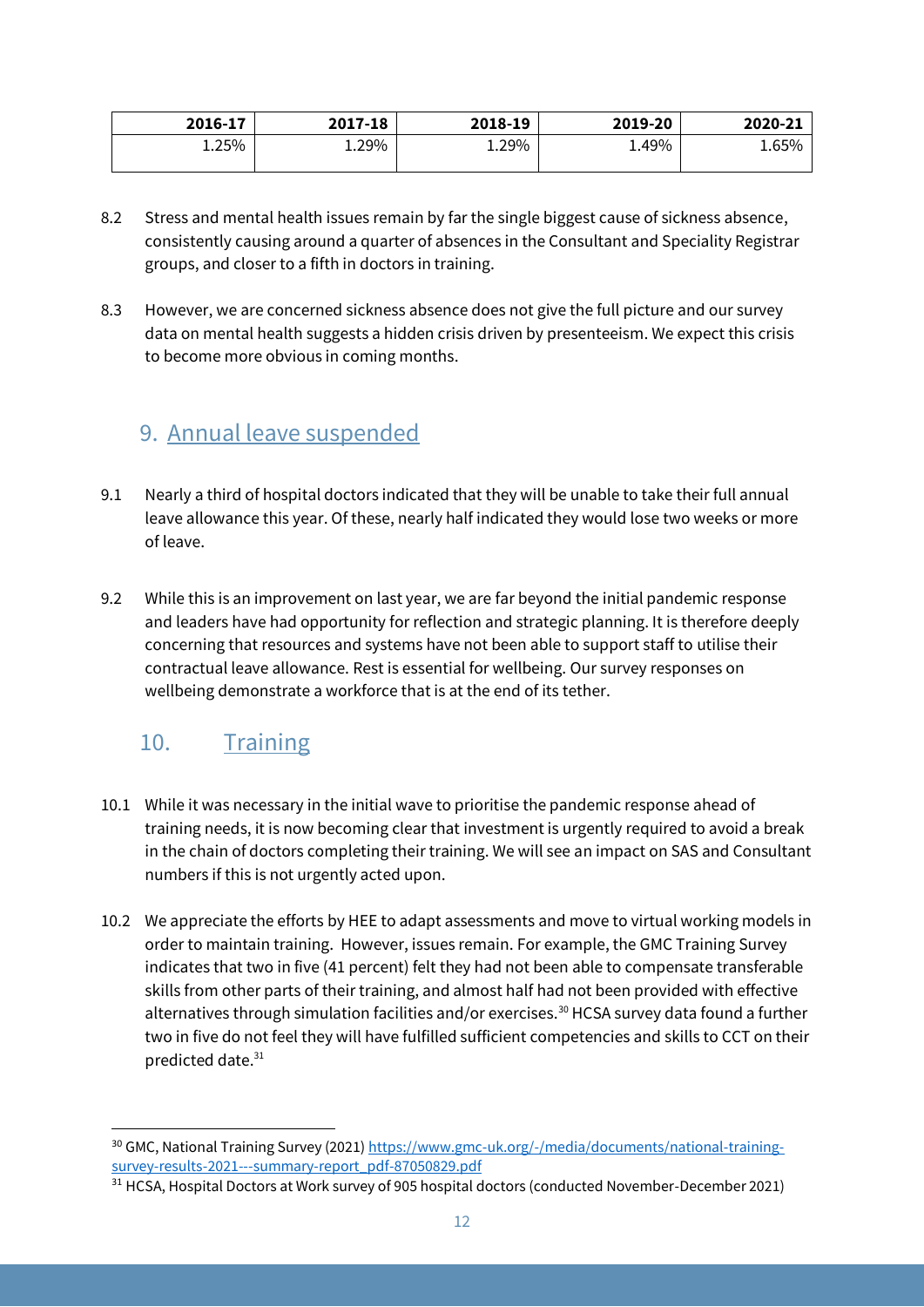- 10.3 We are also concerned about the impact on learning from colleagues in a day-to-day context while on placement, which is a less formalised but nonetheless crucial part of the learning package. HCSA data showed a clear majority of applicable respondents (61.7 percent) do not feel they have the time to support junior colleagues on a regular basis. Meanwhile, around 90 percent of Junior Doctors do not receive training on a daily basis while on duty, and more than a third receive this less than once a week. $32$
- 10.4 Workplace pressures have also impacted study leave, and we found a quarter of Junior Doctors will be unable to take any study leave other than mandatory teaching days in 2021/2022. Meanwhile, four in five Junior Doctors do not have time within normal working hours to complete all requirements for ARCPs.<sup>33</sup>

### 11. Vacancy crisis

- 11.1 Once more this year, HCSA would like to place on record its concern that the data on medical staff vacancies vastly understates the reality in hospitals. An illustration of this is in the significant discrepancy between NHS datasets estimating the number of vacancies. Currently, these place medical vacancies at 8,333, 1,003 or 2,526 depending on which NHS digital measure is used. 34
- 11.2 Furthermore, a quarter of HCSA survey respondents reported that there were vacancies in their department not officially recognised by their employer.
- 11.3 Albeit incomplete, the latest NHS England/Improvement figures reveal a significant increase in vacancies of 14 percent. In September 2020, there were 7,262 FTE equivalent vacancies for the medical and dental workforce, whereas by September 2021 there were 8,333. Where we compare June 2020 to June 2021, the rise is 20 percent. 35
- 11.4 This trend is replicated in HCSA survey data, with 79.5 percent of respondents reporting unfilled vacancies in their department in 2021-22, a rise of 8 points from 2020-21.
- 11.5 We are also concerned with how vacancies are covered and the impact on the existing workforce. Three-quarters of hospital doctors said that vacancies were being covered from within the existing staff complement, in part through overtime and additional shifts. Some gaps remain entirely uncovered, with over half of respondents indicating there are unfilled rota or on-call gaps at least once a week or more. Unfilled gaps indicate an unsafe working environment, with staff expected to compensate for fewer colleagues on shift.

 $32$  Ibid.

 $33$  Ibid.

<sup>34</sup> NHS Digital, Current vacancy datasets (September 2021) [https://digital.nhs.uk/data-and](https://digital.nhs.uk/data-and-information/publications/statistical/nhs-vacancies-survey)[information/publications/statistical/nhs-vacancies-survey](https://digital.nhs.uk/data-and-information/publications/statistical/nhs-vacancies-survey)

 $35$  Ibid.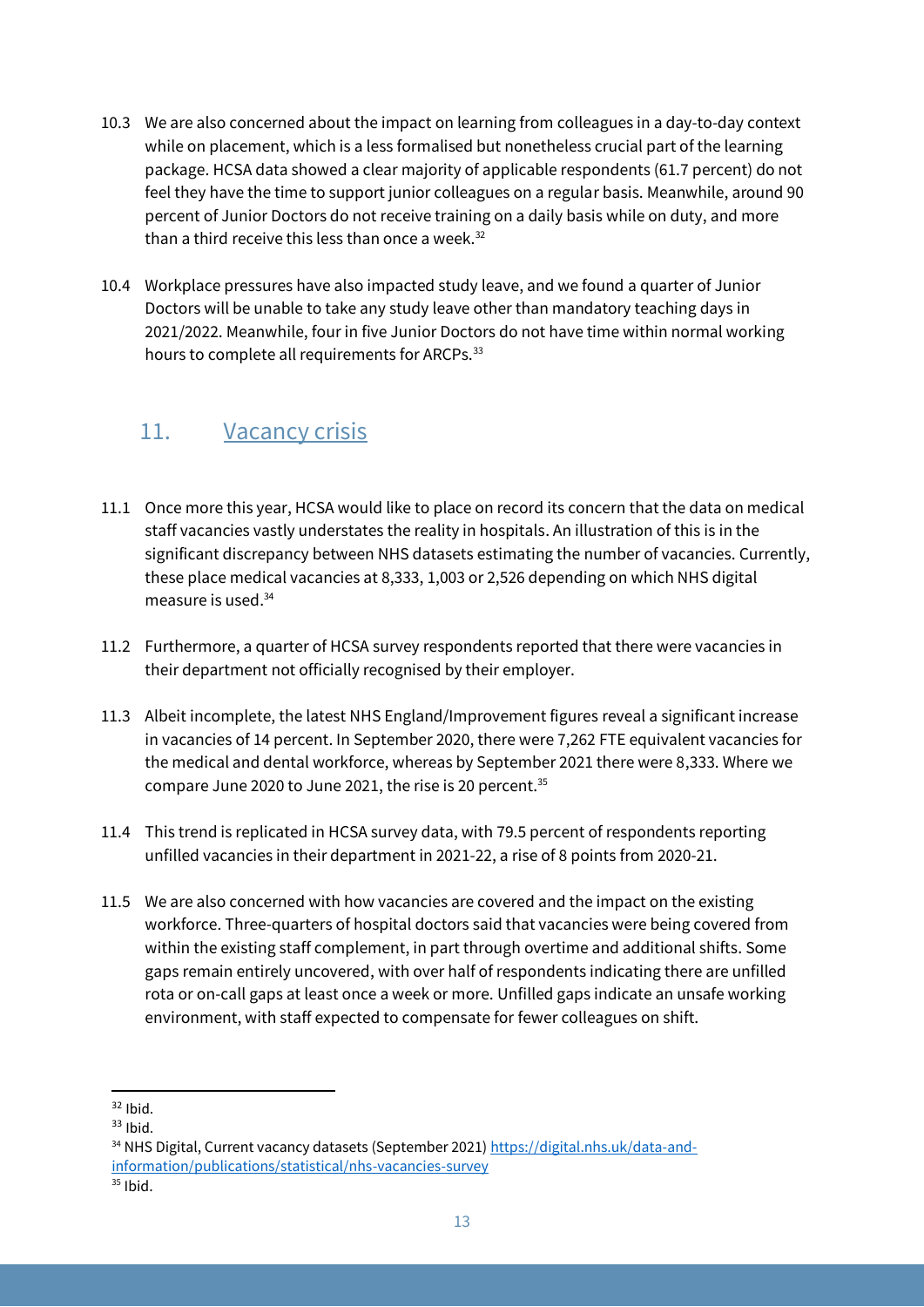- 11.6 An important measure of turnover is through the rate of leavers. NHS Digital turnover tables indicate a leaver rate amongst HCHS Doctors of 13.3 percent - higher than the average for other staff groups, but this is mitigated by its inclusion of external rotations and the completion of training schemes.<sup>36</sup> Unfortunately, NHS Workforce Statistics only capture 'Reason for Leaving' at a global HCHS workforce level, without breakdowns for staff group or job role. However, breakdowns are available in the form of an ESR extract which was published as an FOI response. Of the 17,137 HCHS doctors who left their role in 2020-21, the reason for doing so for 7,791 is unknown.<sup>37</sup> Work must be done to ensure reasons for leaving are adequately captured so that a better understanding of retention issues can be gleaned. Moreover, this data must be published with detailed breakdowns on a regular basis, without the need for FOI requests.
- 11.7 HCSA warns that we are in the middle of an ever-worsening vacancy crisis, with an increase in declared vacancies on top of many more hidden vacancies that have been absorbed into the existing staff complement.

### 12. Workforce planning

- 12.1 The first step in resolving the vacancy crisis is in better data collection to understand the scale of the problem. This must then underpin strategic workforce planning.
- 12.2 HCSA is in agreement with this evaluation by the DDRB last year on workforce planning: "However, we are deeply concerned that neither plan included assessments of future medical and dental workforce needs, or specific plans about how to ensure that these needs are met. [...] We agree with NHS Providers that comprehensive and fully costed long-term workforce plans need to be published to ensure the sustainability of medical and dental workforces across the UK".38
- 12.3 Of further interest is the recent report from the Health & Social Care Committee, and we note the comment that, "Without better short and long-term workforce planning, we do not believe the 9 million additional checks, tests and treatments will be deliverable". Its report highlights 93,000 NHS vacancies encompassing shortages in nearly every specialism.<sup>39</sup>

<sup>36</sup> NHS Digital, HCHS staff in NHS Trusts and CCGs (March 2021) [https://digital.nhs.uk/data-and](https://digital.nhs.uk/data-and-information/publications/statistical/nhs-workforce-statistics/march-2021)[information/publications/statistical/nhs-workforce-statistics/march-2021#](https://digital.nhs.uk/data-and-information/publications/statistical/nhs-workforce-statistics/march-2021)

 $37$  NHS Digital, HCHS staff leavers by staff group and reason for leaving (15.11.21) [https://digital.nhs.uk/supplementary-information/2021/hchs-staff-leavers-by-staff-group-and-reason-for](https://digital.nhs.uk/supplementary-information/2021/hchs-staff-leavers-by-staff-group-and-reason-for-leaving-mar20-to-mar21)[leaving-mar20-to-mar21](https://digital.nhs.uk/supplementary-information/2021/hchs-staff-leavers-by-staff-group-and-reason-for-leaving-mar20-to-mar21)

<sup>&</sup>lt;sup>38</sup> Review Body on Doctors' and Dentists' Remuneration 49<sup>th</sup> Report (2021)<br><sup>39</sup> Health and Social Care Committee, Clearing the backlog caused by the pandemic: Ninth Report of Session 2021–22 (06.01.22) <https://committees.parliament.uk/publications/8352/documents/85020/default/>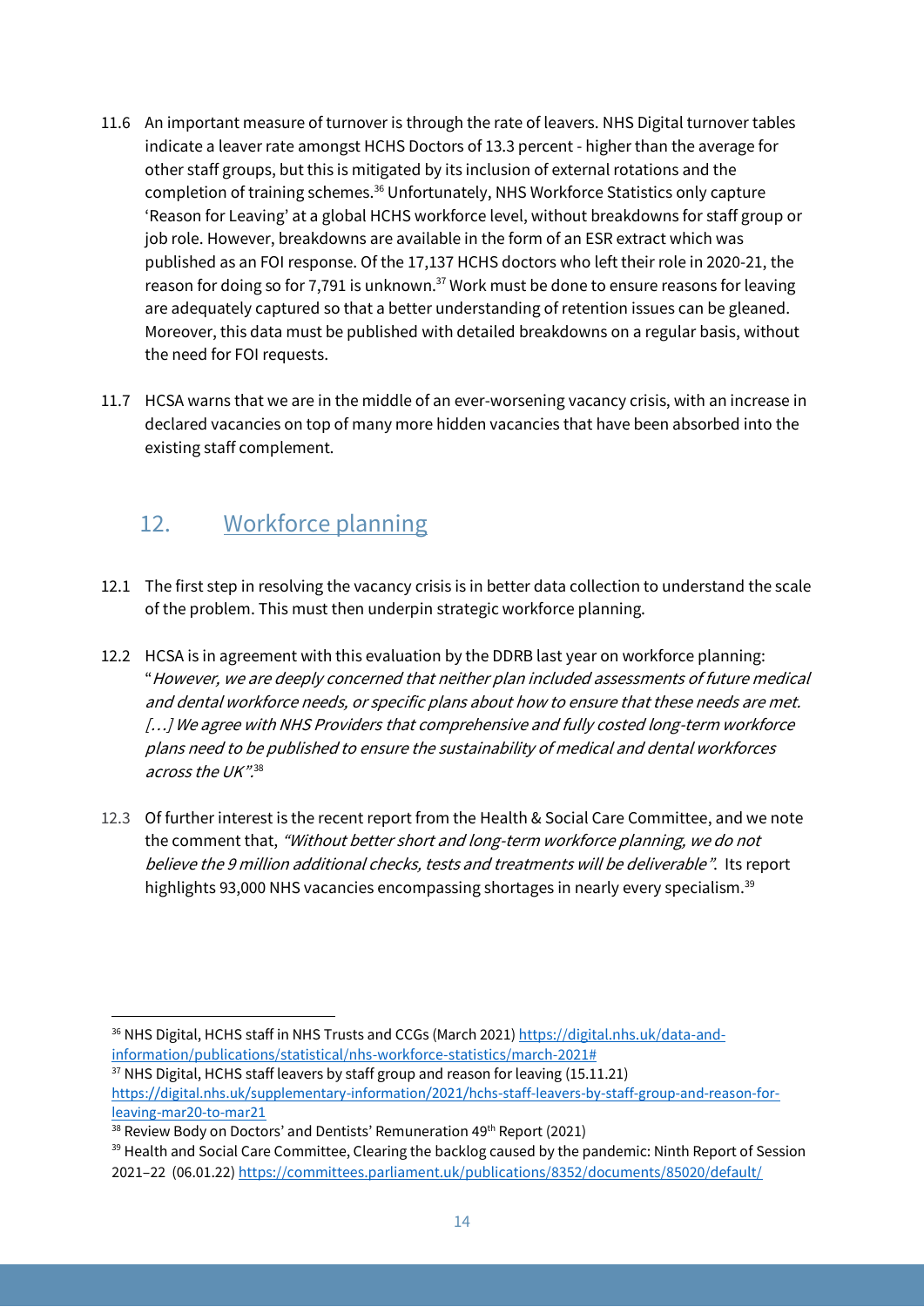## 13. Gender Pay Gap

- 13.1 The Mend the Gap review on the gender pay gap in medicine highlighted the main drivers which include the overrepresentation of women among the less-than-full-time workforce, the underrepresentation of women in roles at higher grades and the imbalance in likelihood of being in receipt of additional payments, including Clinical Excellence Awards (CEA).
- 13.2 HCSA's engagement as a stakeholder in CEA reform aims to ensure that replacement schemes reflect the findings of Mend the Gap, introducing a fairer and more transparent system and putting proper review processes in place to ensure that these wide-ranging reforms do indeed deliver on the aspiration to reduce biases around protected characteristics and less-than-fulltime working. We discuss Local CEA reform elsewhere in this submission.
- 13.3 Childcare and other caring duties have a significant impact on career prospects. HCSA's 2021 submission highlighted the difficulty experienced by female medics in overcoming career disadvantage caused by taking time out for childcare.
- 13.4 We are concerned that the pandemic has worsened this issue as school closures and shielding family members required additional care. During the first lockdown, women working in health took on an average an additional 11.22 hours of non-work caring responsibilities per week and reduced their working hours by 1.44 hours in order to address this. 40 This represents additional unpaid work for the female NHS workforce, who were also juggling increased pressures at work. Women in medicine must be supported to recover career opportunities that were missed due to the pandemic.
- 13.5 Menopause at work is another facet of the gender pay gap. In September 2021, HCSA undertook a survey of members who had experience of the menopause. Over half of survey respondents reported that menopause had a severe or moderate impact on their working life and the majority of respondents did not feel supported by their employer during this time. Survey respondents reported reducing or changing hours, retiring early, taking sick leave, being overlooked for promotion and changing or leaving their roles as a result of menopause. More support for doctors experiencing the menopause to stay in the workplace and maximise their full potential will serve to reduce the gender pay gap. $41$
- 13.6 The Mend the Gap Implementation Panel has been tasked with putting the recommendations into practice and HCSA is a stakeholder in this process.
- 13.7 We hope the DDRB will play a role in ensuring these important structural issues are firmly on the agenda. Furthermore, we ask the DDRB to join HCSA in highlighting the additional career detriment that women in medicine have faced as a result of the pandemic.

<sup>40</sup> Health & Care Women Leaders Network, Covid-19 and the female health and care workforce (August 2020)

<sup>41</sup> HCSA, Menopause at Work survey, unpublished (2021)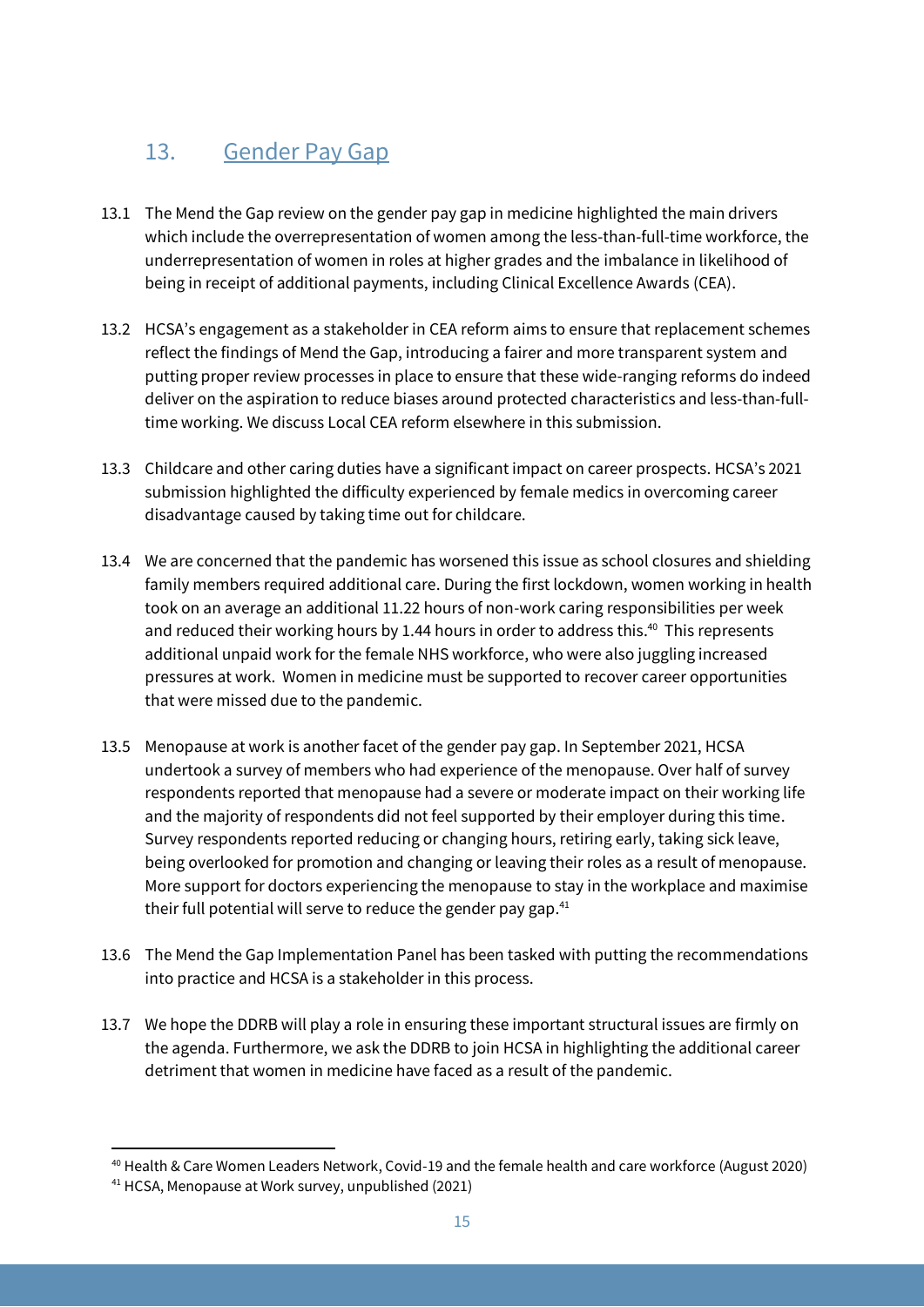### 14. Ethnicity Pay Gap

- 14.1 HCSA reiterates our call for a full review of the ethnicity pay gap in medicine. This was achieved for the gender pay gap in the Mend the Gap review, which gave useful recommendations on rectifying structural barriers.
- 14.2 Black, Asian and minority ethnic (BAME) colleagues make up 46 percent of the medical staff group, and this proportion is growing.<sup>42</sup> There is therefore a pressing need to examine issues of recruitment, retention and morale in the context of ethnicity.
- 14.3 The ethnicity gap is multifactorial, and HCSA is of the view that an important factor is institutional racism within the NHS. Both direct and indirect discrimination place barriers in progression. The GMC Fair to Refer highlights the link between ethnicity and likelihood of a GMC referral.<sup>43</sup> This is an extremely challenging environment for Black, Asian and minority ethnic doctors to advocate for themselves within.
- 14.4 The pandemic has further exposed and exacerbated existing disparities. Analysis from the first wave showed 18 out of the first 19 UK doctors to die of Covid-19 were from the BAME workforce. <sup>44</sup> An understanding of the factors driving this disparity is paramount.
- 14.5 Black, Asian and Minority Ethnic members from HCSA have also identified the impact a mentoring scheme could have in supporting their progression. HCSA suggests once more that the DDRB consider how financial incentives could be used to support this key area.
- 14.6 HCSA notes that in its 49<sup>th</sup> report DDRB welcomed moves to understand and address the ethnicity pay gap and the impact of Covid-19 on this workforce. HCSA is dismayed by the lack of progress on these issues. While we acknowledge the reference to an ethnicity pay gap review in last year's report, it is now time for the DDRB to join calls for a full review on the ethnicity pay gap in medicine.

### 15. LCEA reform

- 15.1 At the time of this submission negotiations on an LCEA successor scheme are at an advanced stage. These talks bring together HCSA, the BMA, NHS Employers, NHS England/Improvement and the Department of Health and Social Care. The strategic priorities set for the group envisaged a scheme which:
	- is more inclusive than the current scheme (and which seeks to address issues with gender and ethnicity pay gaps).

<sup>&</sup>lt;sup>42</sup>UK Government, Ethnicity Facts and Figures - NHS workforce (26.01.21[\) https://www.ethnicity-facts](https://www.ethnicity-facts-figures.service.gov.uk/workforce-and-business/workforce-diversity/nhs-workforce/latest#download-the-data)[figures.service.gov.uk/workforce-and-business/workforce-diversity/nhs-workforce/latest#download-the](https://www.ethnicity-facts-figures.service.gov.uk/workforce-and-business/workforce-diversity/nhs-workforce/latest#download-the-data)[data](https://www.ethnicity-facts-figures.service.gov.uk/workforce-and-business/workforce-diversity/nhs-workforce/latest#download-the-data)

<sup>43</sup> GMC, Fair to Refer? (2019)

[https://www.gmc-uk.org/-/media/documents/fair-to-refer-report\\_pdf-79011677.pdf](https://www.gmc-uk.org/-/media/documents/fair-to-refer-report_pdf-79011677.pdf) 44HSJ, Exclusive: deaths of NHS staff from covid-19 analysed (22.04.20) [https://www.hsj.co.uk/exclusive](https://www.hsj.co.uk/exclusive-deaths-of-nhs-staff-from-covid-19-analysed/7027471.article)[deaths-of-nhs-staff-from-covid-19-analysed/7027471.article](https://www.hsj.co.uk/exclusive-deaths-of-nhs-staff-from-covid-19-analysed/7027471.article)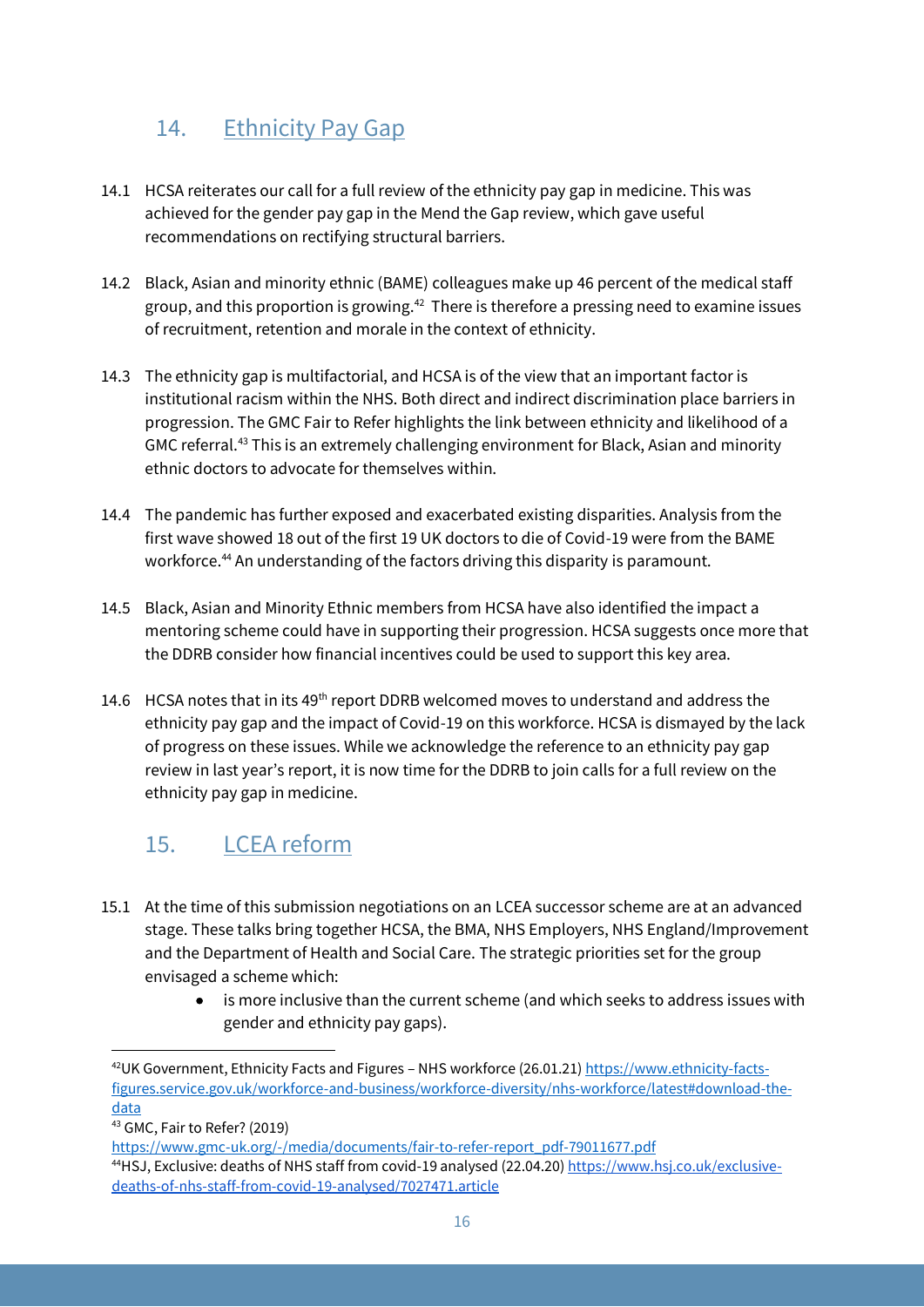- encourages and rewards excellence and improvement
- $\bullet$  is transparent and fair, to address the inequalities in process and outcome in the current scheme.
- is flexible and future-proof, to reflect the differing and changing NHS priorities and available resources among trusts and their consultant workforce locally.
- requires proportionate resource to administer it (proportionate to the funds/benefits).
- underpins the delivery of local or employer priorities.
- 15.2 Discussions, which have been severely delayed by the pandemic, have attempted to find common ground on a number of central issues including lack of wider Consultant engagement and unequal distribution by protected characteristics which were identified with the historical scheme, while continuing to encourage and reward excellent clinical practice.
- 15.3 HCSA's over-riding concern is to deliver a scheme which is accessible to the widest possible cross-section of Consultants, and which reduces inequity by race, gender, geography and specialty. Only time will tell whether these fundamental principles are met by the new scheme currently taking shape.
- 15.4 To ensure that they are, HCSA is of the firm view that it will be crucial to put in place proper reporting systems to measure the success or failure of the LCEA replacement scheme against its key objectives, and we would welcome the DDRB's support for central reporting which would also benefit its assessment of the scheme in future.
- 15.5 While we are unable to present further detail on the specifics of the discussion, it is currently expected that draft proposals will emerge during the course of the DDRB process. We therefore propose that HCSA's detailed perspective on this area is covered at oral session and through supplementary written evidence.
- 15.6 The expected timeline for implementation of the LCEA replacement scheme falls within the year in which the DDRB shall make its recommendations. Given that the core justification for failing to uplift this component of the Consultant pay envelope in recent years has been the continuing negotiations around the replacement, we therefore expect the DDRB to now include this component of pay in its recommendations.

### 16. Pensions

- 16.1 Pensions remain a valuable element of the overall pay package.
- 16.2 HCSA survey data indicates that Lifetime and Annual Allowance taxation continues to impact on retention of senior Consultants. Over a third of Doctors at Work survey respondents rated "improved annual/lifetime pension allowance" as one of the top three actions that could be taken to increase recruitment and retention. One in 20 survey respondents want to work fewer hours for pensions taxation reasons, and 3 percent have already reduced their hours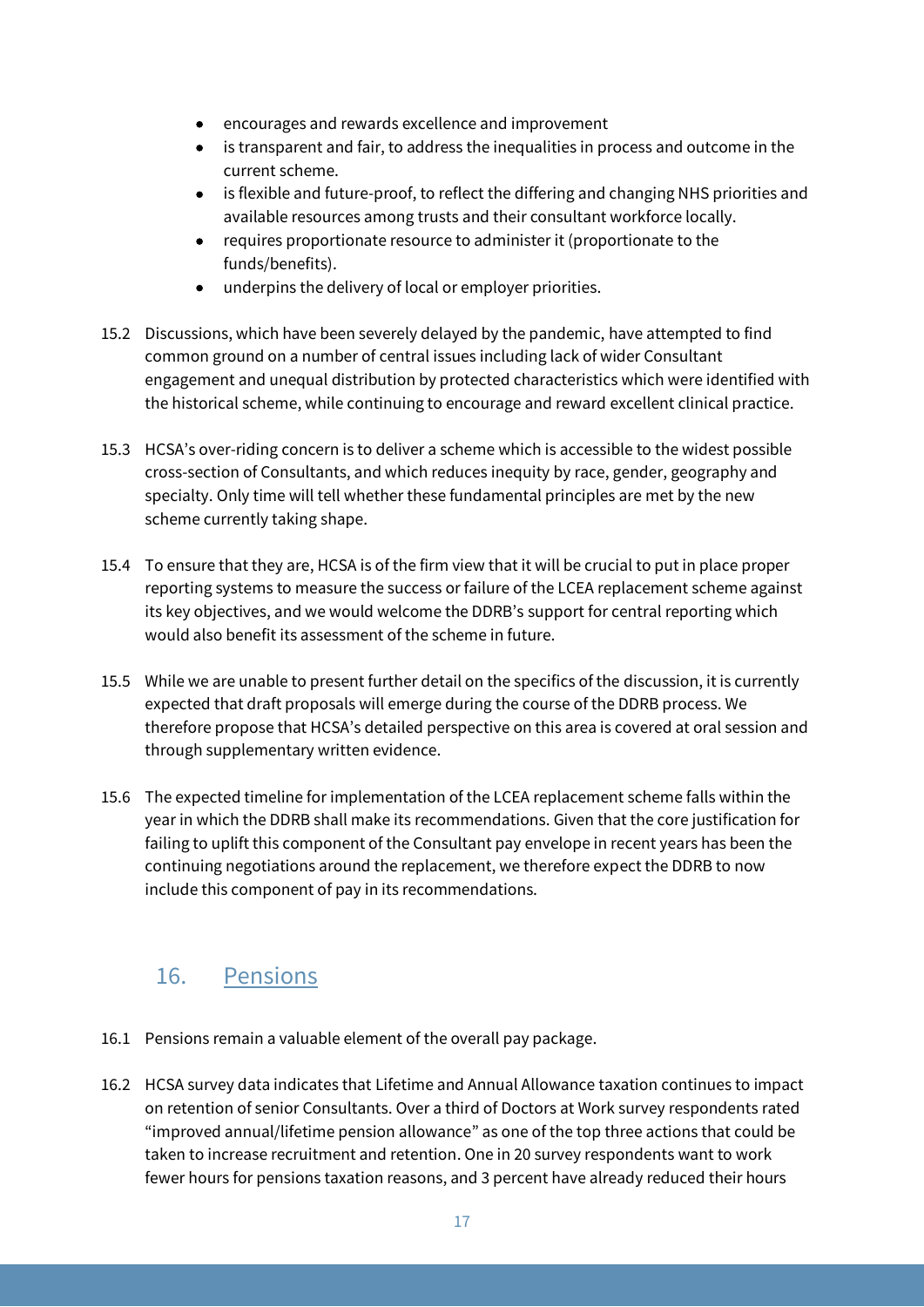since the beginning of the pandemic for pensions taxation reasons. A further 13 percent have made definite plans to leave the NHS primarily because of pensions tax.

- 16.3 The Westminster government is currently consulting on a flattening of member contributions to the NHS Pension scheme in England and Wales. Continuing to ask those on higher salaries to pay more than their fair share, or those on lower incomes to contribute more of their already stretched salaries, not only threatens the future viability of the NHS Pension scheme should individuals opt out, but also lessens the attractiveness of the total remuneration package at a time when the health service can least afford it.
- 16.4 The current government proposal lays out plans to increase contributions for the majority of those earning less than £47,846. For Junior Doctors earning up to £42,120, contributions will increase by 0.5%. For those earning between £42,121 and £47,845, contributions will increase by 0.7% in 2022 and a further 0.7% in 2023. These rises would deliver a considerable impact on take-home pay. If implemented, it will make life less affordable for those starting out on their medical careers, affecting Junior Doctors for at minimum their initial four years of training, and longer dependent on an individual's chosen career path.
- 16.5 In our view, the government itself should meet any funding needs under a scheme which it chose to introduce, and which, due to its own errors in implementation, breached equalities legislation. Such costs should be seen as a crucial investment in NHS workforce and should not be "solved" by further reducing take-home pay for scheme members through higher contributions.
- 16.6 However, should the plans go ahead as planned this adds yet a further element to the case for a tangible uplift for Junior Doctors in England over and above the four-year pay deal which the government and DDRB have doggedly adhered to for the past three years.